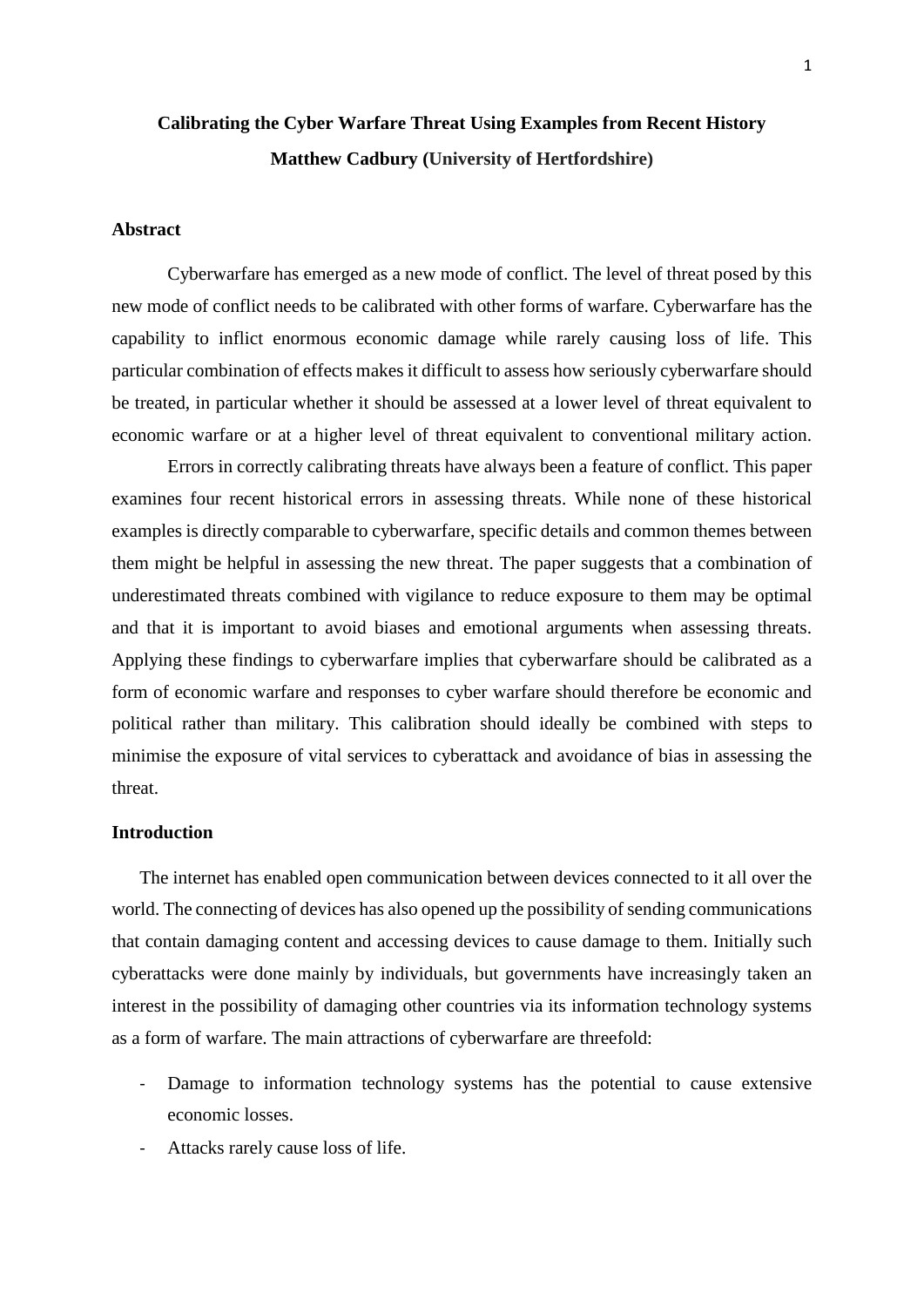- It may be difficult for the target of a cyberattack to prove who was to blame, especially as a cyberattack and the damage it causes may occur at different times.

An attacker thus has the ability to cause considerable damage without physical violence and without admitting responsibility. As the activities of a nation are increasingly linked together via the internet, the extent of the potential to cause damage through cyberwarfare increases; additionally, greater damage can be caused in more developed nations.

There is little public disclosure of the extent to which such attacks take place, even when the perpetrators are known. Two well-known examples are the US/Israeli Stuxnet software, which was used to cause malfunctions to uranium centrifuges in Iran, and North Korea's WannaCry virus, which attacked a weakness in Microsoft Windows to encrypt files. It is clear that cyberattacks can cause extensive damage. The WannaCry virus was estimated to have caused \$4 billion in damage (Fulford, 2017), and there is the possibility that far more extensive damage could result from a more ambitious attack: "a string of such attacks on, for example, the American power generation grid could threaten the very survival of the nation." (Helms 2015) To date there is limited experience of attacks of such magnitude, and it is difficult to predict how serious cyberwarfare might eventually prove to be. It is this uncertainty which makes it difficult to calibrate the threat of cyberwarfare compared with other forms of hostilities.

Threats need to be accurately calibrated for adequate preparation to be made and appropriate responses taken. This paper considers four examples from recent history in which threats were wrongly calibrated: Chamberlain at Munich in 1938, the German response to evidence of the breaking of the Enigma code in 1942, the Arab/Israeli war of 1967, and the Iraq war of 2003. None of these examples is directly comparable with cyberwarfare, or with each other, but their complexities and circumstances shared cyberwarfare's inherent difficult in calibrating the threat. This rendered them in some way analogous to the difficulty of assessing today's threat of cyberwarfare and suggests the possibility of learning lessons from them for cyberwarfare.

#### **Munich 1938**

The peace treaties that ended World War I imposed on Germany a series of ongoing military limitations and stripped Germany and Austria-Hungary of significant territories where the majority of the inhabitants were ethnic Germans. Even at the time, this was widely regarded as unjust, including among representatives of the victorious Allied powers.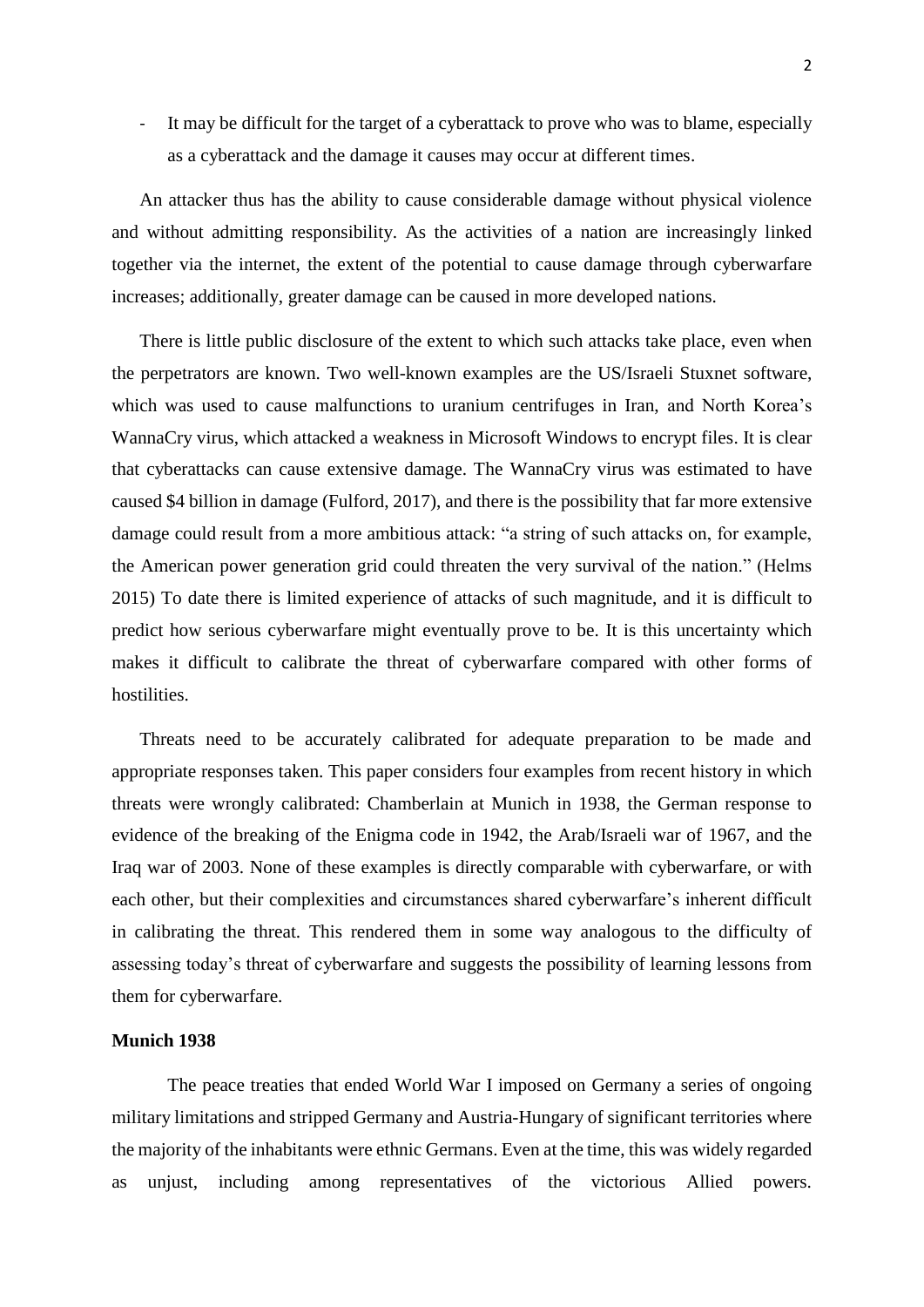In 1938 the German Government under Adolf Hitler demanded the cession of the "Sudetenland" in northern and western Czechoslovakia (home to a majority German population) to Germany. A meeting was arranged in Munich to discuss this demand and Britain's Prime Minister, Neville Chamberlain, took the lead in the negotiations. An agreement was reached that Germany could have the Sudetenland on condition that Germany would make no further territorial demands. Chamberlain believed that he had defused a serious crisis and, infamously as it turned out, described the agreement as "peace in our time" (Chamberlain, 1938). Chamberlain was nevertheless wise enough to take precautions, and while Britain's armaments production trailed Germany's at the time of Munich, it was rapidly catching up. It became clear that Chamberlain had misjudged the situation when Germany occupied the whole of Czechoslovakia a few months later.

With the benefit of hindsight, it seems obvious that the Munich agreement was not only a mistake, but a mistake so obvious that Chamberlain's policy has given the word "appeasement" a derogatory connotation. Yet at the same time, the potential consequences of any action that might provoke war were very serious for the underprepared West. The number of military casualties in World War I had shocked the world, and there was both preliminary evidence and a general expectation of high civilian casualties from bombing or gassing in any future war. By comparison, the return of the Sudetenland seemed a modest sacrifice. The Munich agreement was criticised by some at the time, notably Winston Churchill, but was for the most part received with relief and Churchill himself acknowledged that "Neville Chamberlain acted with perfect sincerity" (Churchill, 1940). Chamberlain had underestimated the threat that Hitler posed, but did implement countermeasures that would contribute significantly to Britain's survival when the threat materialized and Britain came under German attack less than two years later.

## **Enigma 1942**

The Enigma machine was an enhancement of a commercial encryption system that the German military used for radio transmissions. Radio transmissions could be easily intercepted, and thus achieving secrecy relied on encryption of the messages transmitted. The machine worked by transforming each letter in the source text into a different letter. Inside the machine were rotor wheels which moved each time a letter was transformed, such that the basis of transforming the next letter was different from the previous one. The method of encryption was thus a moving target. To provide an added layer of security, the settings of the rotors were changed each day. Germany's military believed the system could not be broken and, given that belief, routinely sent highly confidential information by radio.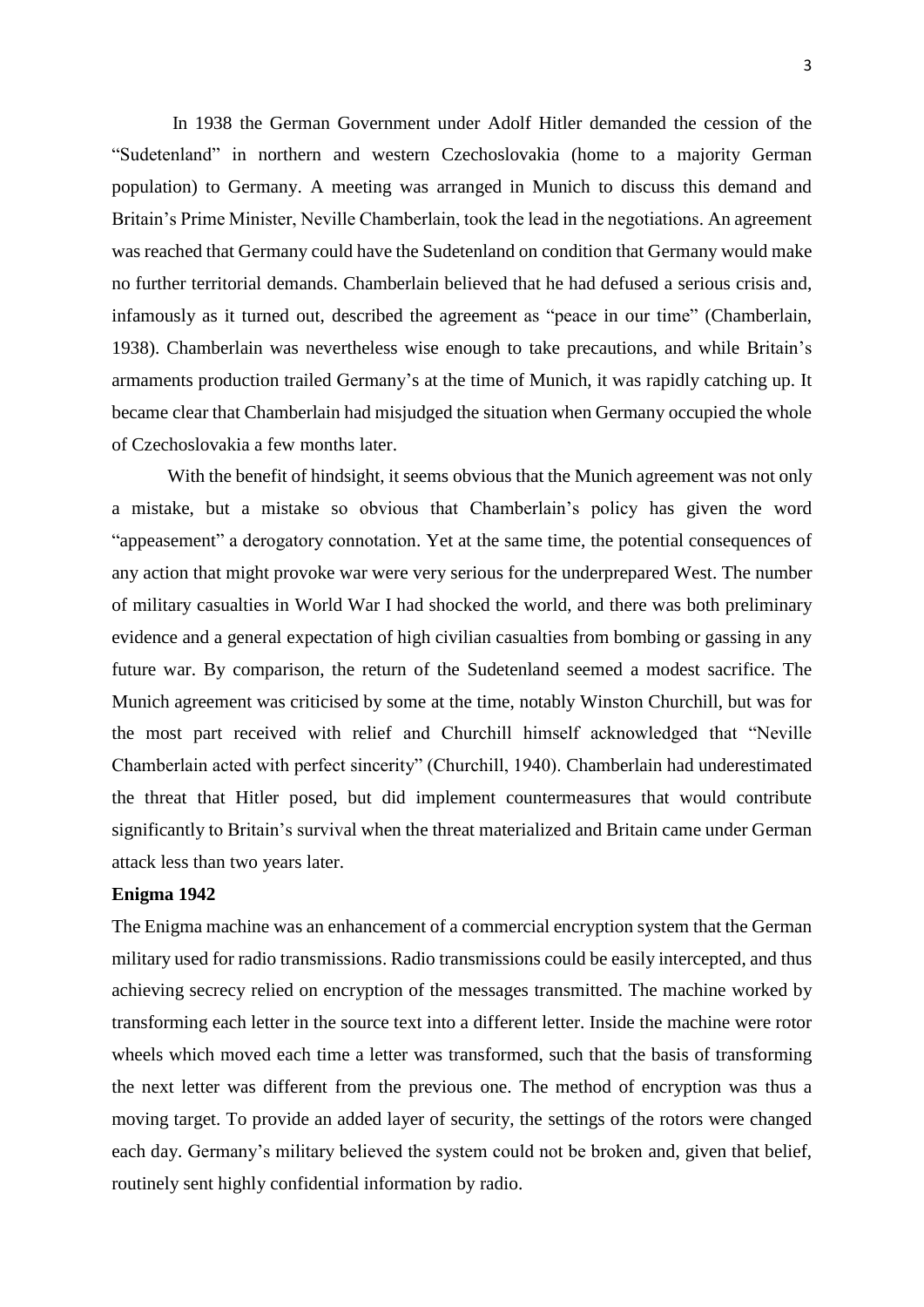Germany's confidence in the Enigma machine turned out to be misplaced. Rudimentary automated systems were able to decrypt some messages, and ultimately the world's first computer was developed for the task. Breaking the Enigma code was never easy and, because of the daily change in settings, Enigma essentially had to be broken anew each day. There were days when Enigma was broken, and a significant number of messages decrypted, and days when it was not broken and no messages decrypted.

 It was essential that Britain keep decryption secret, and only a handful of senior military, politicians and civil servants were informed. However, there was also the risk that German commanders might guess that their secrets had been discovered if Britain took action too obviously on the information received. One such situation arose in 1942 when Enigma decrypts were used to locate German submarines in the Atlantic. Germany's Admiral Karl Dönitz was suspicious that communications with his submarine fleet might have been monitored (Hastings, 2015). The German navy did update its Enigma machines with an additional rotor wheel at this point, and it took some time before the British could break the German naval code again. Nevertheless, the overall integrity of the Enigma system was not questioned, and other branches of the German military took no action.

 In hindsight, it seems obvious that the Germans should have realised there was a problem with Enigma. But a confounding factor for Dönitz was the comparative ease with which German naval intelligence was able to break the codes used for British convoy radio communications. If Britain could not properly encrypt its own radio signals, then why should he have believed it possible that Britain could be decrypting Germany's more advanced system? The British incompetence in encryption may thus have contributed to saving their decryption success from detection (Hastings, 2015). A further problem for Germany was that Enigma was used across all its command systems. To change or replace Enigma would have required resources and caused disruption, which Germany's already stretched military could ill afford. Germany had underestimated the threat to Enigma and took little action to mitigate the threat.

#### **Israel 1967**

When Britain withdrew from Palestine in 1948, the Jewish community was attacked by its Arab neighbours, but defended itself and formed the state of Israel. Tensions continued along Israel's borders and, in response to fighting between Syria and Israel in the Golan Heights in 1967, Egypt moved forces toward Israel's southern border. To Israeli intelligence, it seemed likely that an attack on Israel was imminent. Israel had recently equipped its air force with modern French Mirage jets, giving it the chance to seize control of the air if the opposing air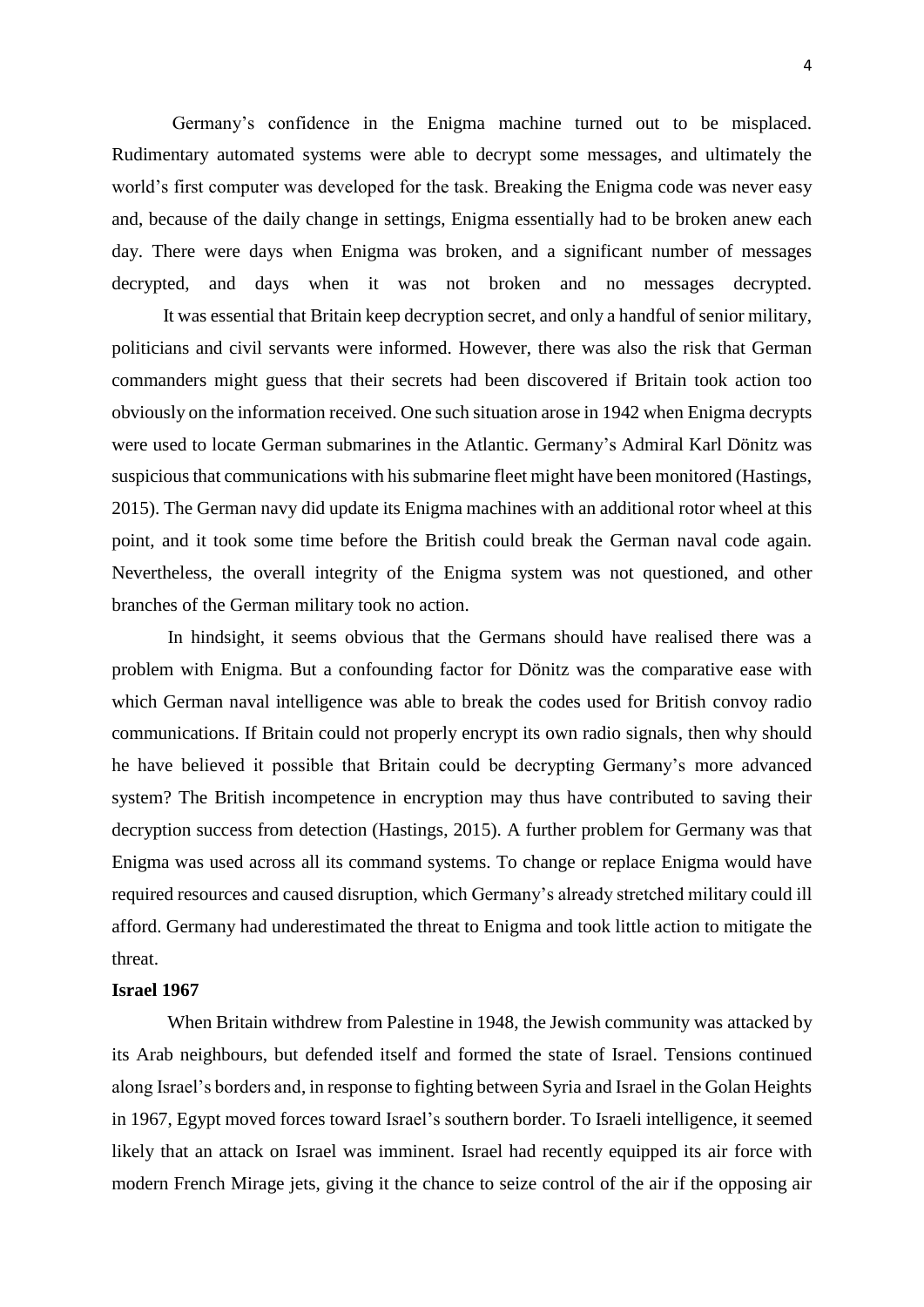forces could be neutralized by a pre-emptive strike. This plan was put into effect with stunning results and within six days Israel controlled all of former Palestine.

 In hindsight, it seems that Israeli intelligence had not fully understood the situation. Egypt was indeed moving forces towards the border; however, this was most likely in order to make a show of support for its Syrian ally rather than launch an attack. From Israel's perspective, the situation was made exceptionally difficult by geography. In 1967 Israel was only some twenty miles wide at its narrowest point, a factor which made it unwise for Israel to risk allowing itself to be attacked. This factor alone accounted for the Israeli decision to make a pre-emptive strike. Egypt's forces were taken completely by surprise when Israel attacked, a posture consistent with them not being in readiness to make an attack themselves.

#### **Iraq 2003**

 In 1990 Iraqi forces had overrun Kuwait and were subsequently driven out by a coalition of Arab and Western forces. After this war sanctions were imposed and the Iraqi government agreed to disarm under United Nations supervision. A key aspect of the disarmament was to be the destruction of Iraq's chemical weapons arsenal. The UN disarmament program was highly effective and destroyed most of Iraq's weaponry, but there was disagreement over the quantity of Iraq's chemical weapons. The UN's calculations indicated that Iraq still had possession of approximately 10,000 gas shells. The Iraqi government denied possessing any more chemical weapons and suggested that these shells might have been lost in the previous war. UN inspectors searched a large number of likely sites, finding no evidence of chemical weapons. The USA decided to cut short the UN inspections, however, and went to war with the help of Britain and other coalition allies.

 Despite some heavy street fighting in Nasiriyah (Pritchard, 2006), for the most part the Iraqi army drifted away. The invading forces soon captured Baghdad, bringing to an end all organized resistance and eliminating the authority of the Iraqi Government. The coalition officially disbanded the Iraqi army and removed all members of the ruling Ba'ath Party from public office. Unfortunately, the coalition focused principally on political objectives and lacked the manpower to impose military authority over all the territory it had captured. The rest of the country was left without any effective governance in the presence of over a million unemployed Iraqi soldiers and some 200 unguarded weapons stores. The result was anarchy. A new constitution worsened the situation by creating a centralized democratic government that gave the majority Shia population predominant power. The response of the minority Sunnis, who had previously dominated the government, was full scale rebellion. The chaos inside Iraq was not the only problem. Neighbouring Iran gained a significant regional role and intervened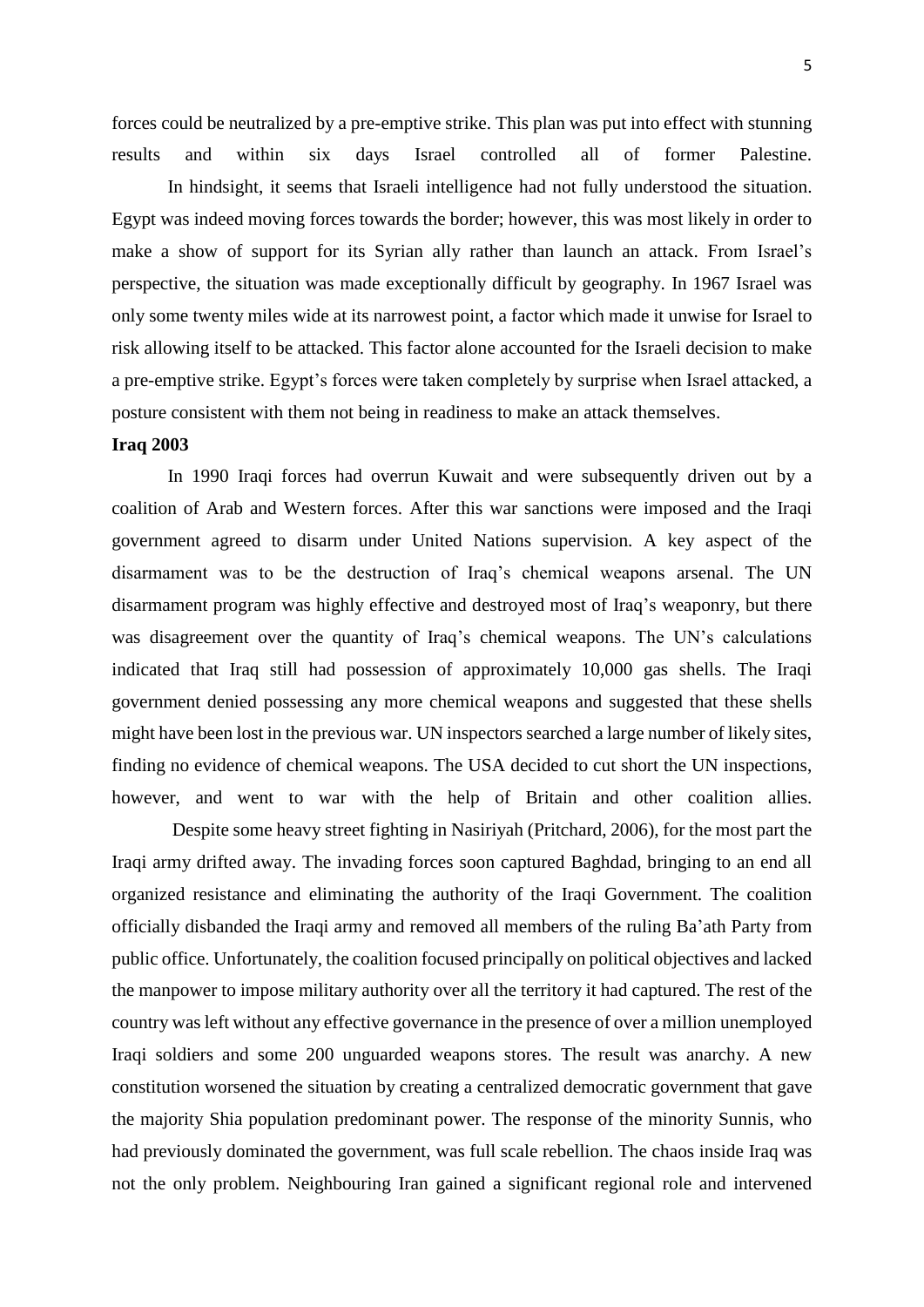heavily in Iraqi politics, where Shia militias asserted increasing power. The Kurdish regions of Iraq exercised autonomy and threatened to destabilize Syria and Turkey. Al Qaeda and other terrorist organisations, eventually including ISIS, thrived in the power vacuum.

In hindsight, it is clear that the rationale for invading Iraq was flawed  $-$  the missing chemical weapons were never found. It is equally clear that it was not sensible to launch an invasion with insufficient manpower to occupy the country. Nevertheless, it was difficult for the USA and Britain to assess the seriousness of Iraq's chemical weapons arsenal, and neither the UN nor anyone else could account reliably for the missing weapons. Saddam Hussein's regime also fuelled suspicion by denying UN weapons inspectors access to significant government sites. Chemical weapons, moreover, pose little threat to well-equipped military forces. A further challenge facing the USA in assessing the threat was the terrorist attacks of September 11, 2001, which not unreasonably pushed US strategic thinking towards preemptive strikes against possible future threats. There was also a moral rationale because the Iraqi regime had a long track record of brutality towards its own people, brutality that émigré Iraqi activists touted to an already receptive Western leadership. Some Western leaders were almost certainly aware that the objective military reasons for launching an invasion of Iraq were rather weak, but they believed that invading Iraq would bring freedom to the Iraqi people, would deter other nations from using chemical weapons, would bring long term regional benefits, and, likely, would deliver access to Iraqi oil fields.

## **Discussion**

The Prussian military philosopher Carl von Clausewitz pointed out that war is an extension of politics by other means (Clausewitz, 1832), and that there is clearly a scale of seriousness of conflict between nations ranging from the political to the economic to the military. In our own age, this had been extended to nuclear conflict and conflicts potentially involving other weapons of mass destruction. Each successive level of conflict has greatly higher costs than the previous one. In general, a country facing an external threat would want to avoid unnecessarily causing conflict or escalating the level of conflict. This would suggest that, all things being equal, it is better to under-calibrate than over-calibrate threats.

 In the above examples, security threats were under-calibrated in Munich 1938 and Enigma 1942. The obvious difficulty with under-calibration is that a country may make itself vulnerable by not taking immediate action against the threat. A key issue when underestimating a threat is thus the degree to which further steps are taken to mitigate that vulnerability. After Munich, Chamberlain presented a public position that war had been averted. Chamberlain's government had already authorized increased military expenditure and implemented a long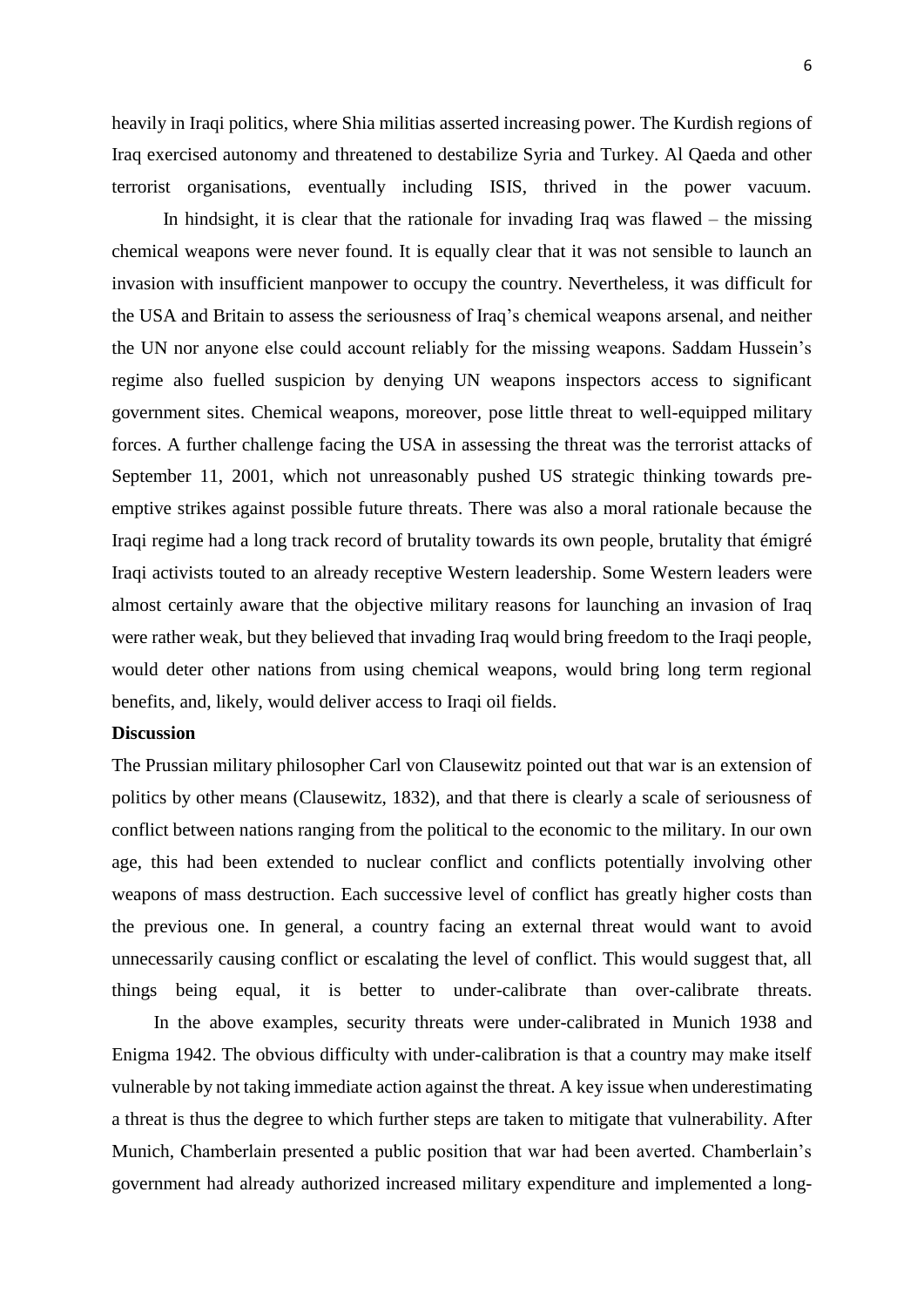term program to increase armaments production through "shadow factories" that could be activated if the international situation deteriorated further. By the time Britain faced direct attack in 1940, it was out-producing Germany in fighter aircraft by more than two to one (Holland, 2015) and was able to successfully defend itself. While Britain had underestimated the threat posed by Hitler, it had taken steps to counter it. Clearly vigilance in countering a threat is preferable to complacency, and Chamberlain's performance at Munich was better than it looks in hindsight. In the Enigma example, Germany continued to use Enigma despite mounting evidence that the system was compromised, including finding Enigma decrypts in mail bags on a captured merchant ship in May 1942 (Hastings, 2015). But here, too, the German assumption that the British were too unsophisticated to mask their own codes from decryption led them to believe that their own codes were at least generally speaking invulnerable. This under-calibration fatally led to a situation in which virtually all German messages sent after late 1942 were decrypted and read by the Allies and then exploited for military advantage. German officers debriefed after the war were shocked by the extent to which their signals were compromised, while Allied officers during the war were constrained to use German intercepts selectively enough to prevent the Germans from deducing the extent of their penetration.

 In the examples of Israel in 1967 and Iraq in 2003, enemy threats were over-calibrated, resulting in wars that might not otherwise have taken place. The immediate consequence of Israel's pre-emptive strike was a brilliant military success that has, however, not worked in Israel's favour. Captured land could have been used as a bargaining chip to achieve a lasting peace, as the return of Sinai to Egypt proved to be in after 1978. Once in possession of the land, however, the temptation was to keep some of it for security purposes. Israel thus gradually created what George W. Bush would subsequently call "facts on the ground" through the establishment of settlements that further displaced Palestinians civilians, many of whom became radicalized and won a fair amount of world opinion to their cause, and that also gave Israeli radicals new homes and new soil to defend as their own. Israel's trump card of exchanging occupied land for peace has become increasingly difficult to play, and Israel remains locked in conflict with the Palestinian people. The Iraq war, after initial success, quickly became a disaster for the occupation, and even more so for hundreds of thousands of Iraqis. There was both an error in calibrating the risk faced and a high level of complacency in the planning and execution of the military strategy that was chosen. Even allowing for the difficult issues of assessing the risk of chemical weapons and the level of anxiety after September 11, 2001, the assessment of the Iraqi threat was poorly carried out. The UN had completed some 500 failed inspections (Arms Control Association, 2003), more than enough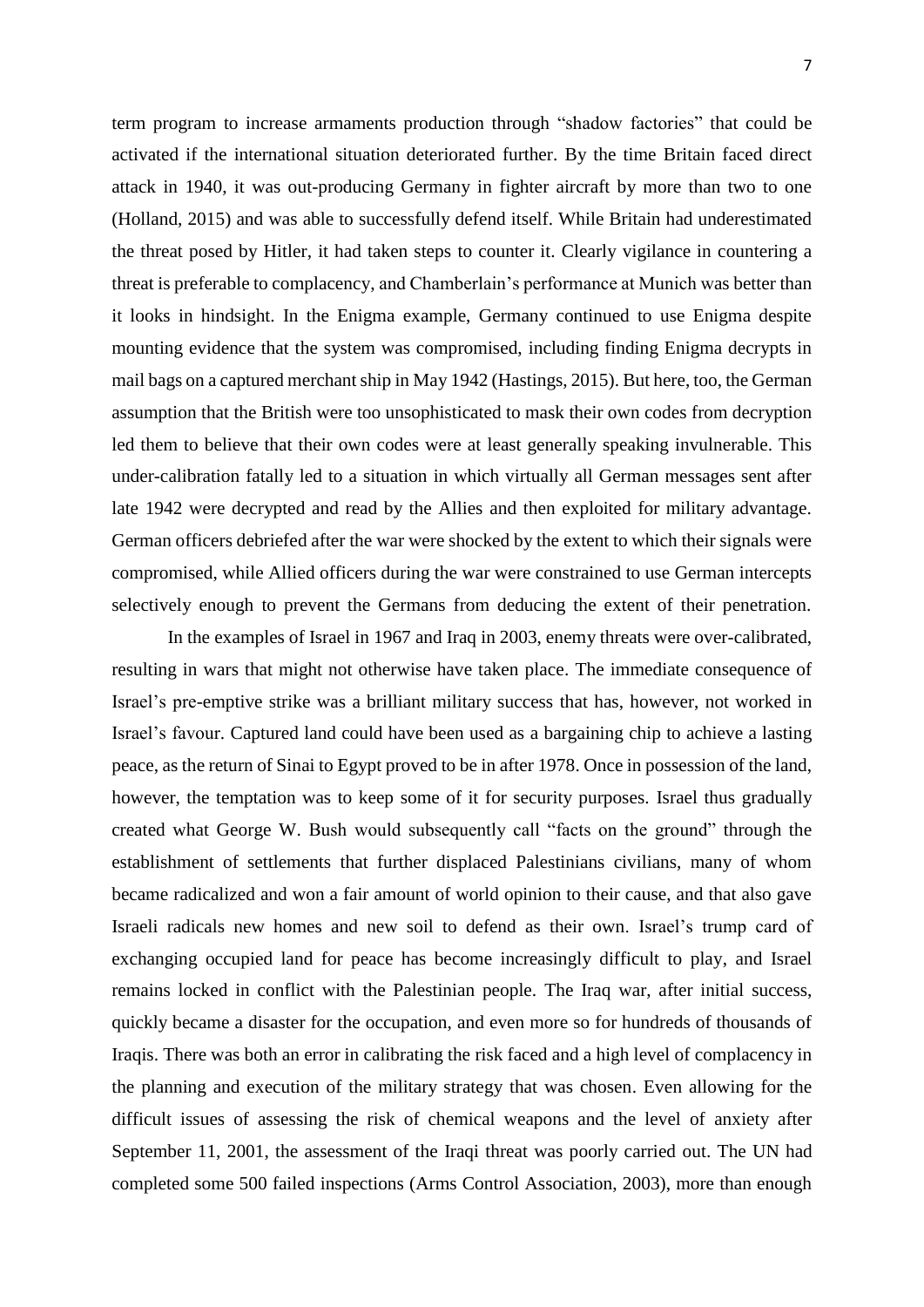to ring alarm bells both over the likelihood that chemical weapons truly existed and over the quality of US intelligence. Over-calibration of threats in these cases has been costly, especially when accompanied by complacency.

 In the cases of Munich, Enigma, and Israel the threat seems to have been analysed and a decision taken without any obvious bias. The same could not be said for Iraq, where strategic analysis occurred with a strong background bias militating toward war. There is a perception that leaders of the USA and Britain lied about chemical weapons, but this is not a correct diagnosis of what happened. At the time almost everyone, including UN weapons inspectors, believed that Iraq possessed chemical weapons and there was genuine surprise that no chemical weapons were subsequently found. The dishonesty in the Iraq war of 2003 concerned the way that chemical weapons were portrayed through the use of the phrase "weapons of mass destruction" to blur the boundary between chemical and nuclear weapons. In the United States politicians went even further and overtly used the imagery of nuclear weapons, for example the expression "waiting for the mushroom cloud" (Kristensen, 2006). The supposed threat of Iraq's suspected chemical weapons were thus calibrated on a level closer to nuclear weapons than to conventional weapons. This was absurd, for the weapons that Iraq was thought to possess were short range battlefield weapons that posed a negligible threat to the USA and Britain. It is possible that US and British leaderships simply got carried away by their own rhetoric, or were simply ignorant of Middle Eastern affairs, but the consistency and extent of the exaggeration of the Iraq threat suggests that it was deliberate.

## **Conclusion**

The above case studies suggested three general findings when calibrating threats. First, given the undesirability of provoking or escalating conflicts, threats should preferably be undercalibrated rather than over-calibrated. Second, the assessment of threats needs to be made as far as possible without bias. Third, it is better to be vigilant than complacent.

 The first finding suggests that cyber warfare should be calibrated as a type of economic warfare. Responses to cyberwarfare should therefore be limited to political and economic actions rather than military action.

 The second finding is that bias should be avoided. The case of Iraq showed the danger of emotive language being used to exaggerate the threat of chemical weapons. Leaders did not lie about "weapons of mass destruction;" the lie was "weapons of mass destruction," a phrase which created confusion between chemical and nuclear weapons. Both chemical weapons and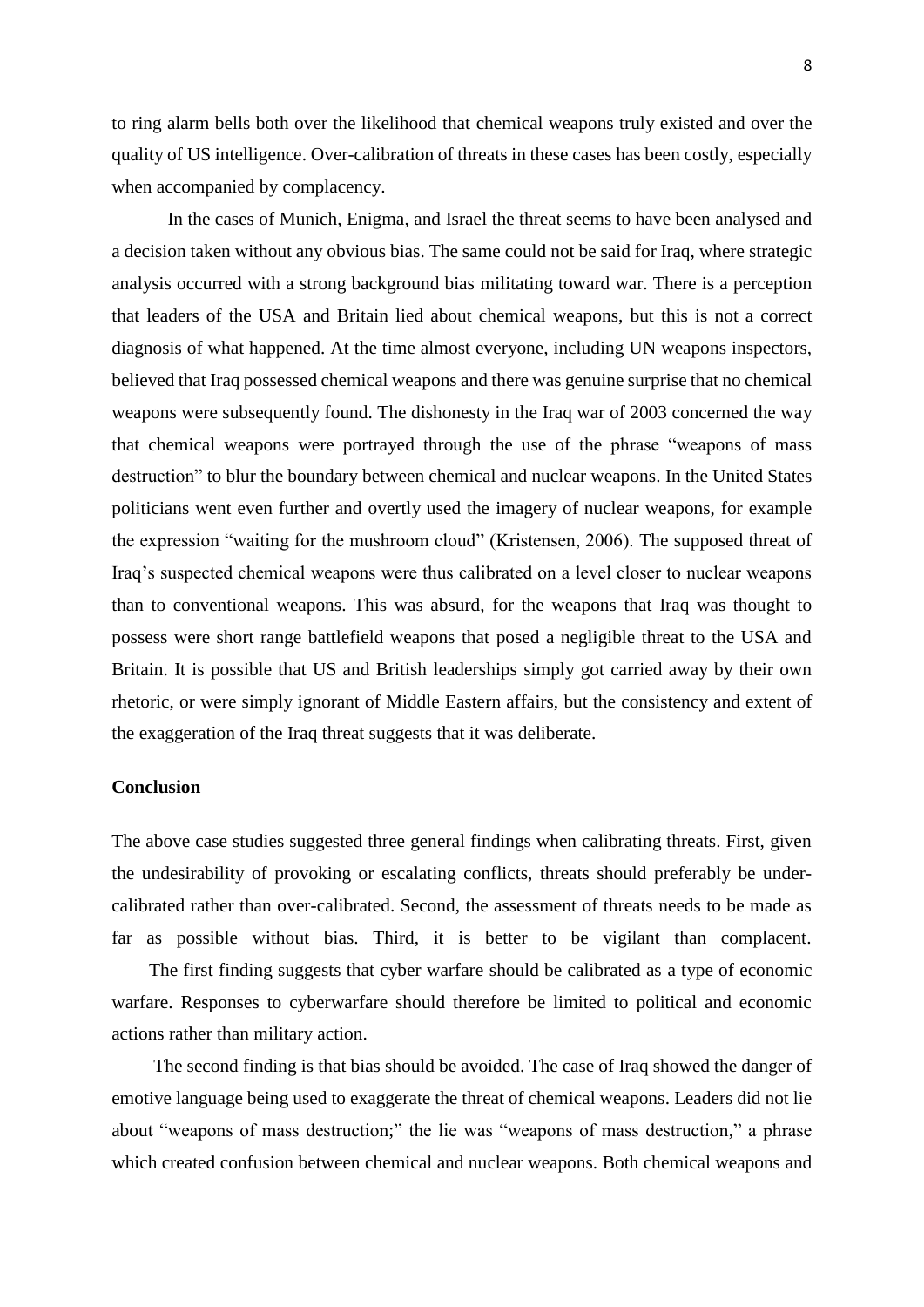cyberwarfare are relatively new forms of conflict and thus open to the same kind of emotional manipulation. There is therefore a direct lesson from Iraq that new threats are open to exaggeration and this should be avoided in calibrating the threat of cyberwarfare.

 Third, it is clear that vigilance in the face of threats is a better approach than complacency. Just as chemical weapons are very effective against unprepared targets and ineffective against well-equipped military forces, cyber warfare is also most effective when the target is weekly prepared. Failure to be vigilant against cyberattack was illustrated by the damage sustained by Britain's National Health Service from the WannaCry virus, where software updates had not been applied to many computers (Fulford, 2017). The threat we face from cyberwarfare also has similarities to Germany's problem with Enigma, in that in both cases important information is communicated openly. In the Enigma case the information was protected by encryption and today's information on the Internet is protected by software. Germany's error was to assume that encryption could be made 100% safe, and we would repeat that error if we assumed that software (which is often also encrypted) could be made 100% safe. In June 2017, the systems of the international shipping company Maersk were destroyed by the Russian NotPetya virus, but one complete set of national systems in Ghana was offline at the time due to a power cut and could be used afterwards to rebuild Maersk's global network (Greenburg, 2018). We should take steps to make software as safe as we can, but we should also take steps to keep some of the most vital services of the country offline, just in case.